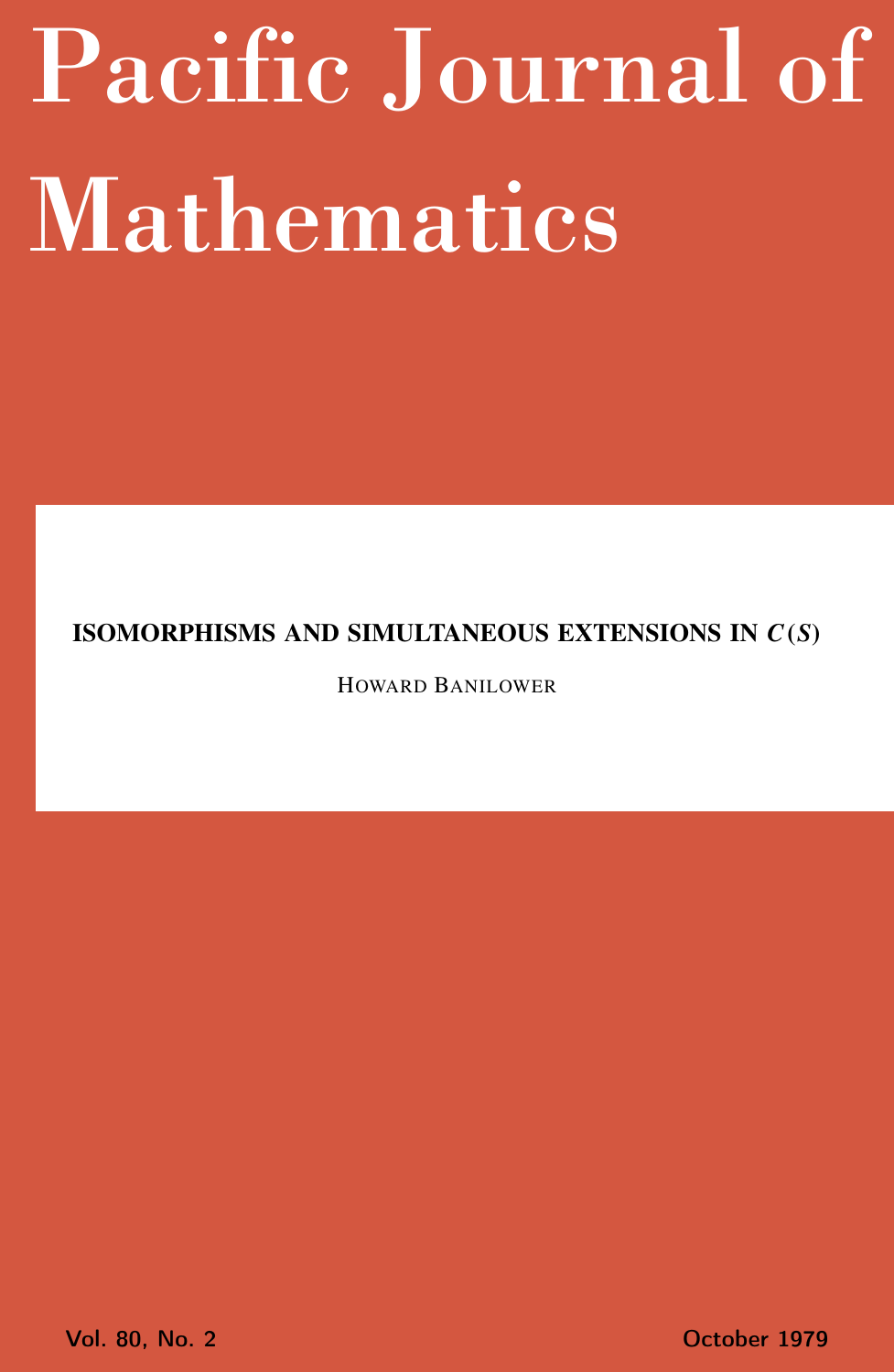## **ISOMORPHISMS AND SIMULTANEOUS** EXTENSIONS IN  $C(S)$

## H. BANILOWER

Let  $h$  map a subspace  $A$  continuously into the completely regular space  $S$  so that  $A$  and  $h[A]$  are completely separated in S, and let Q be the quotient space of S gotten by identifying  $p$  with  $h(p)$  for all  $p$  in  $A$ . If there exists a simultaneous extension from  $C(A)$  into  $C(S)$ , then there exists an isomorphism of  $C(S)$  onto itself, taking  $C(Q)$  onto  $C(S||A)$ , which is the identity on  $C(S||h[A])$  (whence  $C(Q)$  is complemented in  $C(S)$ ). The converse holds providing A and  $h[A]$ are normally embedded in  $S$  and  $h$  is a homeomorphism.

Introduction. Our main results, stated above, are Theorems 2.3 and 2.5 of  $\S2$ . In  $\S1$  we establish these results in the special case when S is the topological sum of two disjoint spaces  $S_1$  and  $S_2$ , where  $A \subset S_1$  and  $h[A] \subset S_2$ . We also show, in Theorem 1.3, that isomorphisms of the above type always exist whenever  $h$  maps all of  $S$ , into  $S<sub>2</sub>$ .

In  $\S2$  the results of  $\S1$  are extended to the general case by means of Lemma 2.1, which enables us to recover S in a natural way as a quotient space of a topological sum of two disjoint spaces.

Background.  $C(S)$  denotes the Banach space of all bounded continuous real or complex valued functions on S with supremum norm.

Let  $A$  be a subspace of  $S$ .  $A$  is normally embedded in  $S$  if every element of  $C(A)$  has a continuous extension to S.  $C(S||A)$ (resp.  $C(S, A)$ ) denotes the subspace of all functions in  $C(S)$  that are zero (resp. constant) on A and  $A(A, S)$  denotes the set of all  $sim$ ultaneous extensions (bounded linear operators that extend functions) from  $C(A)$  into  $C(S)$ . For further information on simultaneous extensions, see  $[2]$ ,  $[3]$  and the references therein.

Two Banach spaces X and Y are *isomorphic* (write  $X \sim Y$ ) if there exists a one-to-one bicontinuous linear operator from  $X$  onto Y. A subspace  $Z$  of  $X$  is complemented in  $X$  if there exists a projection of X onto Z in the sense of  $[6, p. 480]$ .

 $\beta N$  denotes the Stone-Cech compactification of the integers.

Throughout this section  $S_1 \oplus S_2$  denotes the topological sum  $1.$ (free union) of the disjoint completely regular spaces  $S_1$  and  $S_2$ , A a subspace of  $S_1$ , h a continuous function from A into  $S_2$ , and Q the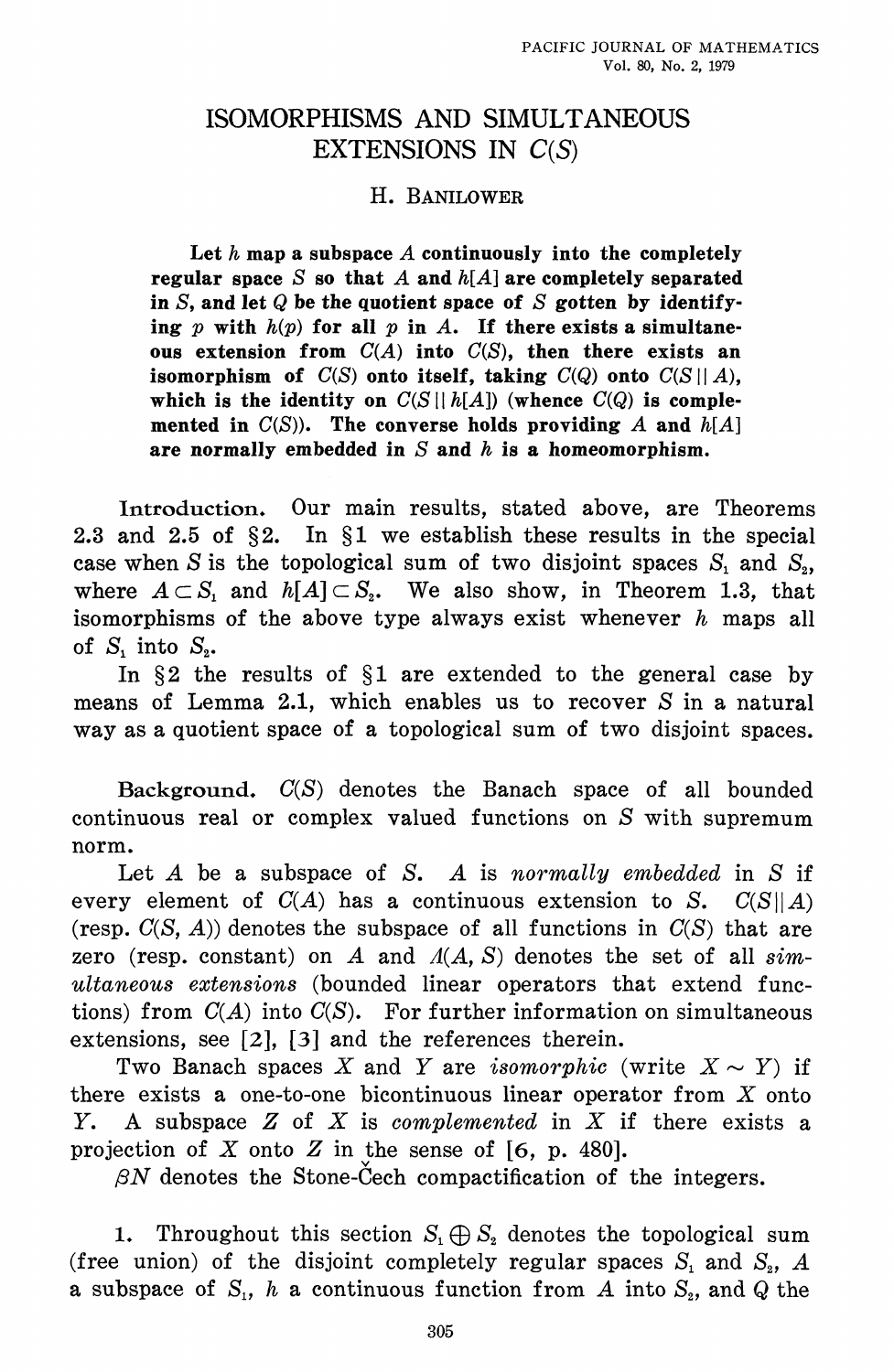quotient space of  $S_i \oplus S_i$  gotten by identifying p with  $h(p)$  for each p in A.  $C(Q)$  is identified with the space

$$
\{f_1 \bigoplus f_2 \in C(S_1 \bigoplus S_2) : f_1(p) = f_2(h(p)) \forall p \in A\}.
$$

We state first an elementary result which serves as motivation for what follows.

**PROPOSITION 1.1.** If A is normally embedded in  $S<sub>1</sub>$ , then

$$
\frac{C(S_{_1} \bigoplus S_{_2})}{C(Q)} \sim C(A) \; .
$$

Now, as is well known, it is also true that

$$
\frac{C(S_i \oplus S_i)}{C(S_i \oplus S_i || A)} \sim C(A)
$$

when  $A$  is normally embedded in  $S<sub>1</sub>$ . Hence the two quotient spaces are isomorphic and it is natural to ask whether there exists an isomorphism of  $C(S_i \oplus S_i)$  onto itself which takes  $C(Q)$  onto  $C(S_i \oplus S_i)$  $S_2||A|$  (a stronger statement). As the next example shows, this is false in general. Theorems 1.3 and 1.6 below, however, give sufficient conditions for the existence of such an isomorphism. Note that whenever this isomorphism does exist it follows that  $C(Q)$  is complemented in  $C(S_1 \oplus S_2)$  if and only if the same is true for  $C(S_1 \oplus S_2)$  $S_{\circ}||A).$ 

EXAMPLE 1.2. If  $S_1 = \beta N$ ,  $A = \beta N - N$ ,  $S_2$  is a disjoint copy of  $\beta N - N$ , and h any homeomorphism from A onto  $S_z$ , then

- $(a)$   $A(A, S<sub>1</sub>) = \emptyset$
- (b)  $C(Q)$  is complemented in  $C(S_1 \oplus S_2)$
- $(c)$   $C(Q) \nless C(S_1 \oplus S_2 || A).$

*Proof.* (b) is obvious. Suppose

$$
C(Q) \thicksim C(S_1 \bigoplus S_2 || A) \thickspace .
$$

Then

$$
\begin{aligned} C(\beta N) & = C(Q) \thicksim C(S_1 \oplus S_2 || \emph{A}) \\ & \thicksim C(\beta N || \beta N - N) \times C(\beta N - N) \, , \end{aligned}
$$

contradicting a classical result of Phillips [7]. Hence (c) holds.

As is well known, (a) also follows from the aforementioned theorem of Phillips.

THEOREM 1.3. If h maps all of  $S_1$  continuously into  $S_2$ , then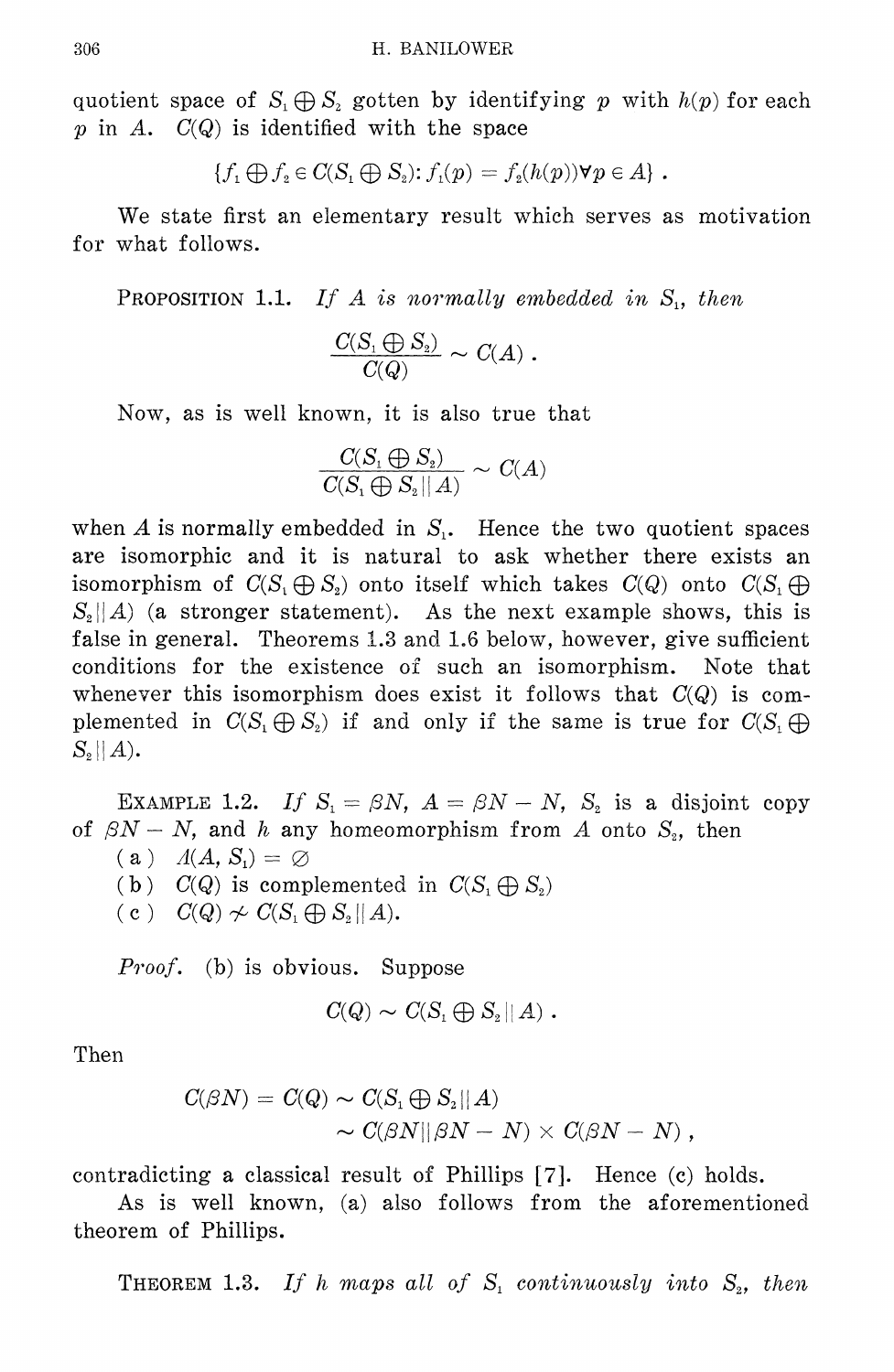there exists an isomorphism of  $C(S_1 \oplus S_2)$  onto itself taking  $C(Q)$ onto  $C(S, \bigoplus S_{\alpha} | A)$ .

Proof. It can be verified in a straightforward manner that the formula

$$
T(f_1 \bigoplus f_2) = (f_1 - f_2 \circ h) \bigoplus f_2 ,
$$
  

$$
f_1 \bigoplus f_2 \in C(S_1 \bigoplus S_2) ,
$$

defines the required isomorphism.

Note that A need not be normally embedded in  $S_i$  in the above. When it is, however, we can state the following:

COROLLARY 1.4. If h maps  $S_1$  continuously into  $S_2$  and A is normally embedded in  $S_i$ , then the following are equivalent:

- (a)  $A(A, S_1) \neq \emptyset$
- (b)  $A(A, S_1 \oplus S_2) \neq \emptyset$
- (c)  $C(S_1||A)$  is complemented in  $C(S_1)$
- (d)  $C(S_1 \oplus S_2 || A)$  is complemented in  $C(S_1 \oplus S_2)$
- (e)  $C(Q)$  is complemented in  $C(S_1 \oplus S_2)$ .

*Proof.* The equivalence of (a) with (c) and (b) with (d) follows from  $[4]$ . The equivalence of  $(a)$  with  $(b)$  is obvious and that of (d) with (e) is implied by Theorem  $1.3$ .

In the special case where  $S_2$  is a one point set the quotient space  $Q$  can be alternately constructed from  $S<sub>i</sub>$  alone by squeezing A to a point [5, p. 128] and  $C(Q)$  can be identified with  $C(S_1, A)$ . Since  $C(S_i||A)$  is a complemented subspace of  $C(S_i, A)$ , the following is an immediate consequence of Corollary 1.4.

COROLLARY 1.5. Let  $A$  be normally embedded in  $S$  and  $Q$  the quotient space of S gotten by squeezing A to a point. Then  $C(Q)$  is complemented in  $C(S)$  if and only if  $\Lambda(A, S) \neq \emptyset$ .

**THEOREM** 1.6. If  $A(A, S_1) \neq \emptyset$ , then there exists an isomorphism of  $C(S_i \oplus S_2)$  onto itself taking  $C(Q)$  onto  $C(S_i \oplus S_2||A)$ .

*Proof.* If  $E \in A(A, S_1)$  it is easily verified that the formula

$$
T(f_1 \bigoplus f_2) = [f_1 - E(f_2 \circ h)] \bigoplus f_2,
$$

 $f_1 \bigoplus f_2 \in C(S_1 \bigoplus S_2)$ ,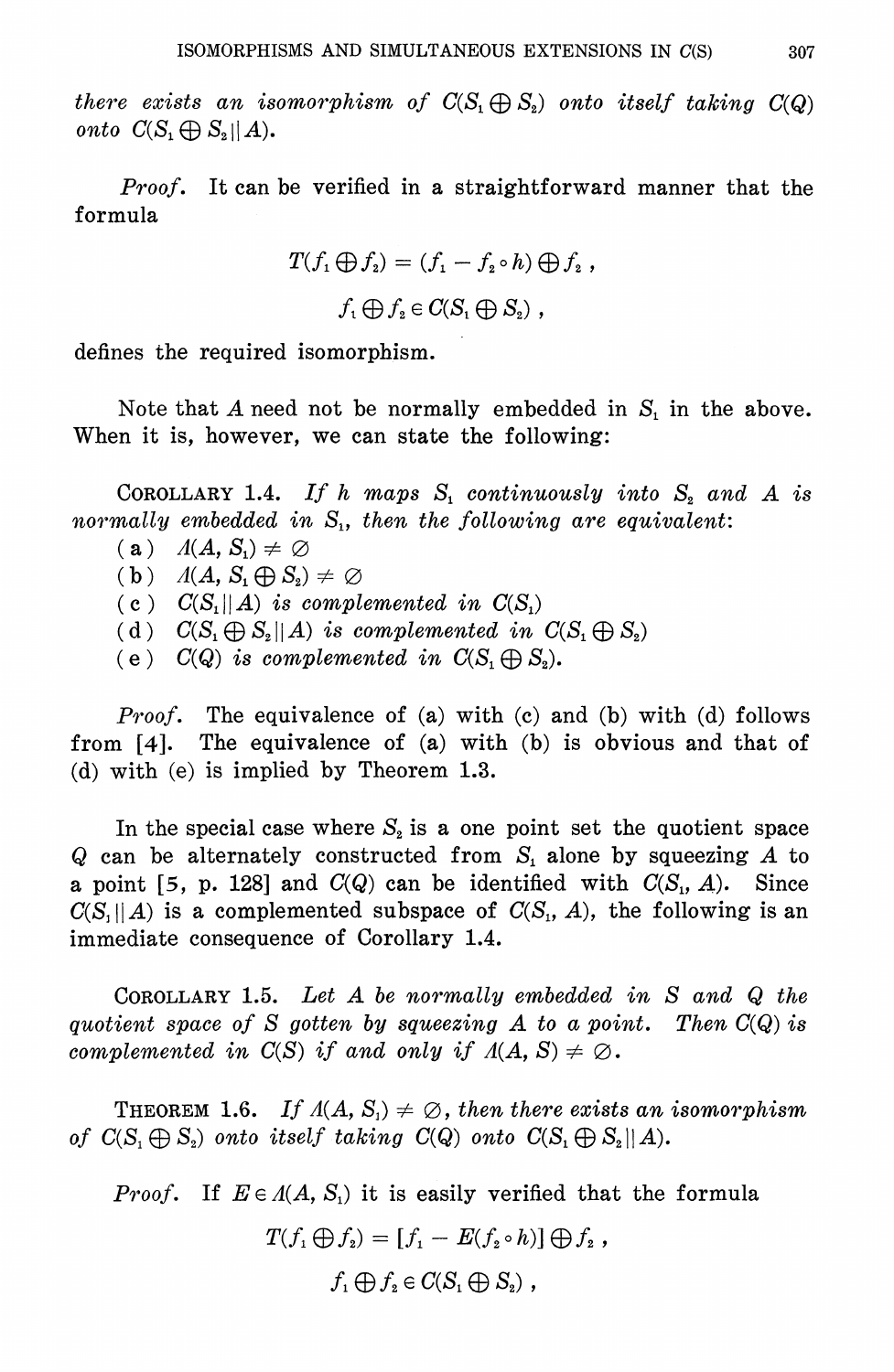defines the required isomorphism.

Note, as Example 1.2 shows, that the hypothesis  $A(A, S_1) \neq \emptyset$ is necessary in the above.

It follows from Theorem 1.6 that  $C(Q)$  is complemented in  $C(S_1 \oplus S_2)$  whenever  $A(A, S_1) \neq \emptyset$ . This was essentially proven by D. Amir in [1].

As the next example shows, the converse of Theorem 1.6 is false even when  $h$  is a homeomorphism.

EXAMPLE 1.7. Let  $S_1$  and  $S_2$  be disjoint copies of  $\beta N$ , h any homeomorphism of  $S_1$  onto  $S_2$ ,  $A = \beta N - N$ . Then

 $(a)$  $\Lambda(A, S_1) = \emptyset$ 

(b) there exists an isomorphism of  $C(S_1 \oplus S_2)$  onto itself taking  $C(Q)$  onto  $C(S_1 \bigoplus S_2 || A)$ 

(c)  $C(Q)$  is not completed in  $C(S_1 \oplus S_2)$ .

*Proof.* (b) follows from Theorem 1.3 and (c) from Corollary 1.4.

Under the additional assumption that h is a homeomorphism we are able to characterize the condition  $A(A, S_1) \neq \emptyset$  in terms of the existence of isomorphisms of the above type. We shall use the following:

LEMMA 1.8. Let A and  $h[A]$  be normally embedded in S, and  $S_z$ , respectively. If h is a homeomorphism, then  $A(A, S_1) \neq \emptyset$  whenever there exists a bounded linear operator from  $C(Q)$  into  $C(S_1 \bigoplus$  $S_2||h[A])$  which is the identity on  $C(Q) \cap C(S_1 \bigoplus C(S_2||h[A]).$ 

*Proof.* For any  $f \in C(A)$ , let  $f_1$  be an extension of f to  $C(S_1)$ and  $f_2$  an extension of  $f \circ h^{-1}$  to  $C(S_2)$ . Clearly,  $f_1 \bigoplus f_2 \in C(Q)$ . If T is a linear operator satisfying the hypothesis, define  $E$  by the formula

$$
Ef = f_1 - T(f_1 \bigoplus f_2) | S_1.
$$

We show first that Ef is independent of the choice of  $f_1$  and  $f_2$ . If  $g_1$  and  $g_2$  are any corresponding extensions, then  $f_2 - g_2 \in C(S_2||h[A]).$ Hence by hypothesis,

$$
f_1 - g_1 = T[(f_1 - g_1) \bigoplus (f_2 - g_2)]|S_1
$$
  
=  $T(f_1 \bigoplus f_2)|S_1 - T(g_1 \bigoplus g_2)|S_1$ ,

so  $E$  is well defined.

Now, E is clearly a bounded linear operator from  $C(A)$  into  $C(S)$ and  $Ef|A = f$  since  $T(f_1 \oplus f_2) \in C(S_1 \oplus S_2 || A)$ . Therefore,  $E \in A(A, S_1)$ .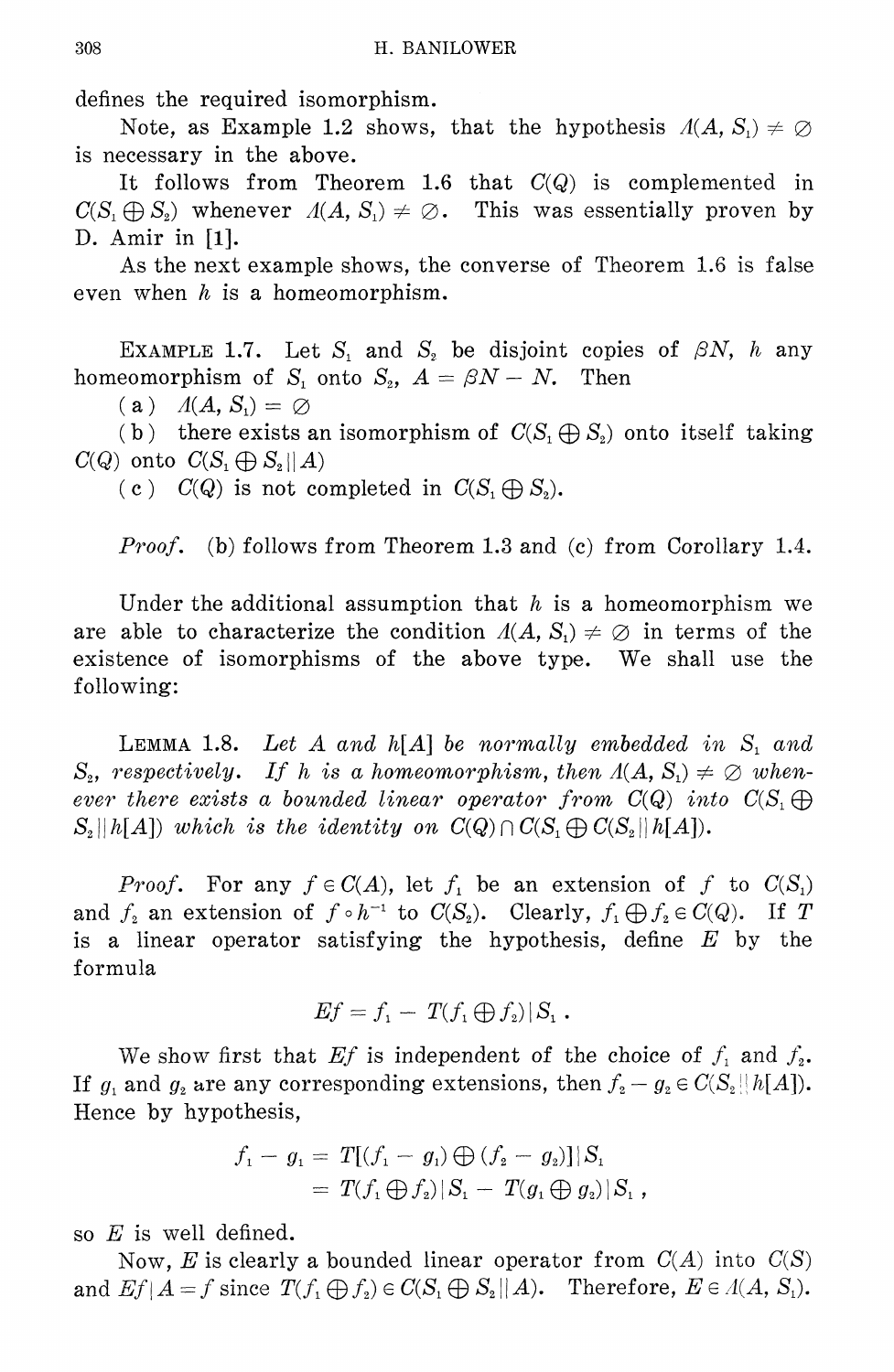THEOREM 1.9. Let A and  $h[A]$  be normally embedded in  $S_1$  and  $S_z$ , respectively, and h a homeomorphism. Then  $\Lambda(A, S_1) \neq \emptyset$  if and only if there exists an isomorphism of  $C(S_1 \oplus S_2)$  onto itself, taking  $C(Q)$  onto  $C(S_1 \oplus S_2 || A)$ , which is the identity on  $C(S_1 \oplus A)$  $S_{2}||h[A]).$ 

*Proof.* In light of Lemma 1.8, it remains to show that if  $E \in$  $A(A, S_1)$ , then the isomorphism T defined in Theorem 1.6 is the identity on  $C(S_1 \oplus S_2 || h[A])$ . Suppose  $f_2 \in C(S_2 || h[A])$ . Then  $f_2 \circ h \in$  $C(S_1||A)$  and  $E(f_2 \circ h) = 0$ . Hence, for any  $f_1 \in C(S_1)$ ,

$$
T(f_1 \bigoplus f_2) = [f_1 - E(f_2 \circ h)] \bigoplus f_2
$$
  
=  $f_1 \bigoplus f_2$ .

Throughout this section A denotes a subspace of the com- $2.$ pletely regular space  $S$ ,  $h$  is a continuous function from  $A$  into  $S-A$ , and Q is the quotient space of S gotten by identifying p with  $h(p)$  for each  $p \in A$ . We identify  $C(Q)$  as a subspace of  $C(S)$ in the natural way.

**LEMMA 2.1.** Let  $S = S_1 \cup S_2$ , where  $S_1$  and  $S_2$  need not be disjoint. If  $S_1$  and  $S_2$  have their relative topologies, S' is the quotient space of  $S_1 \oplus S_2$  gotten by identifying each point of  $S_1 \cap S_2$  in  $S_1$ with the corresponding point in  $S_z$ , and f is the natural mapping which takes S one-to-one and onto S', then

(a) f is open. (Whence f is a homeomorphism if S' is com- $\emph{pact.}$ 

(b) f is a homeomorphism whenever  $S_1$  and  $S_2$  are both closed  $(or\ both\ open)\ in\ S.$ 

*Proof.* For any subset  $B \subset S_1 \cup S_2$ , define  $r[B] \subset S_1 \oplus S_2$  by  $r[B] = (B \cap S_1) \bigoplus (B \cap S_2)$ . Note that  $r[B]$  is always q-saturated (i.e.,  $q^{-1}[q[r[B]]] = r[B]$ ), where q is the quotient mapping of  $S_1 \oplus S_2$ onto S'.

Now, if U is any open subset of  $S_1 \cup S_2$ , let  $V_i = U \cap S_i$ ,  $i =$ 1, 2. Then  $r[U] = V_1 \oplus V_2$ , which is an open subset of  $S_1 \oplus S_2$ , and  $f[U] = q[r[U]] = q[V_1 \oplus V_2]$ . Therefore,  $q^{-1}[f[U]] = V_1 \oplus V_2$ , and it follows that  $f[U]$  is open. Hence (a) holds.

To prove (b), let  $C$  be any closed (resp. open) subset of  $Q$  and define  $C_i = S_i \cap q^{-1}[C], i = 1, 2$ . The  $C_i$  are closed (resp. open) in  $S_i$ and  $q^{-1}[C] = C_1 \oplus C_2$ , which is q-saturated. It follows that  $f^{-1}[C] =$  $C_1 \cup C_2$ , and since the  $S_i$  are closed (resp. open) in  $S_1 \cup S_2$ ,  $C_1 \cup C_2$  is closed (resp. open) in  $S_1 \cup S_2$ . Therefore, f is continuous.

**THEOREM** 2.2. Suppose  $S = S_1 \cup S_2$ , where  $S_1$  and  $S_2$  are both closed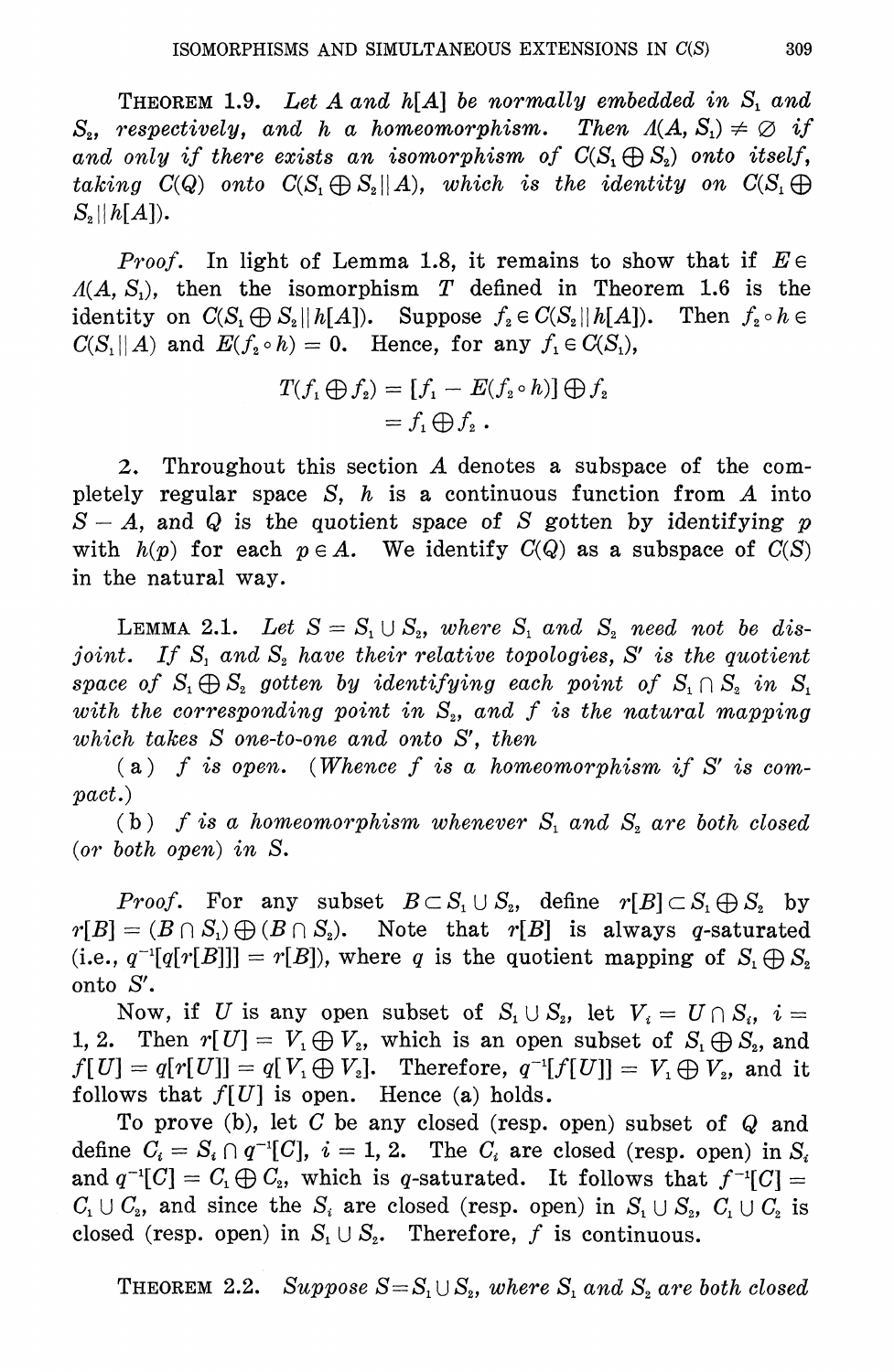(or both open) in S,  $A \subset S_1$ ,  $h[A] \subset S_2$ , and A and  $S_1 \cap S_2$  are completely separated in S<sub>1</sub>. If  $A(A, S) \neq \emptyset$ , then there exists an isomorphism of  $C(S)$  onto itself taking  $C(Q)$  onto  $C(S||A)$ .

*Proof.* By Lemma 2.1, we may identify  $C(S)$  with  $\{f_1 \bigoplus f_2 \in$  $C(S_1 + S_2)$ :  $f_1(p) = f_2(p)$ , for and  $p \in S_1 \cap S_2$ , and  $C(Q)$  with  $\{f_1 \bigoplus f_2 \in S_2\}$  $C(S)$ :  $f_1(a) = f_2(h(a))$ , for all  $a \in A$ .

Since A and  $S_1 \cap S_2$  are completely separated in  $S_1$  and  $A(A, S_1) \neq \emptyset$ , there exists  $E \in A(A, S_1)$  which takes  $C(A)$ into  $C(S_1||S_1 \cap S_2)$ . By Theorem 1.6, the operator T defined by

$$
T(f_1 \bigoplus f_2) = [f_1 - E(f_2 \circ h)] \bigoplus f_2,
$$
  

$$
f_1 \bigoplus f_2 \in C(S_1 \bigoplus S_2),
$$

is an isomorphism of  $C(S_i \oplus S_i)$  onto itself, taking  $X = \{f_i \oplus f_i \in S_i\}$  $C(S_1 \oplus S_2)$ :  $f_1(a) = f_2(h(a))$ , for all  $a \in A$  onto  $C(S_1 \oplus S_2 || A)$ . Since it is easily verified that  $T$  takes  $C(S)$  onto itself, it follows that  $T$ takes  $X \cap C(S) = C(Q)$  onto  $C(S_1 \oplus S_2 || A) \cap C(S) = C(S || A)$ , and the theorem is proved.

THEOREM 2.3. If A and h[A] are completely separated in S and  $\Lambda(A, S) \neq \emptyset$ , then there exists an isomorphism of  $C(S)$  onto itself taking  $C(Q)$  onto  $C(S||A)$ . (Whence  $C(Q)$  is complemented in  $C(S)$ .)

*Proof.* By hypothesis, there exists  $g \in C(S)$  such that  $g = 0$  on A and  $g = 1$  on  $h[A]$ . Define

$$
S_1 = \{p \in S : g(p) \leq 1/2\},\,
$$
  

$$
S_2 = \{p \in S : g(p) \geq 1/2\}.
$$

 $S_1$  and  $S_2$  are closed subspaces of S satisfying all the hypotheses of Theorem 2.2, from which the result follows.

When  $h$  is a homeomorphism, we can state the following generalization of Lemma 1.8.

LEMMA 2.4. Suppose  $h$  is a homeomorphism and  $A$  and  $h[A]$ are normally embedded and completely separated in S. Then  $A(A, S) \neq \emptyset$  whenever there exists a bounded linear operator from  $C(Q)$  into  $C(S||A)$  which is the identity on  $C(Q) \cap C(S||h[A]).$ 

*Proof.* Let  $f \in C(A)$ . Then  $f \circ h^{-1} \in C(h[A])$ . Since  $A \cup h[A]$  is normally embedded in S, we may choose  $g \in C(S)$  such that  $g | A = f$ and  $g[h[A] = f \circ h^{-1}$ . Clearly,  $g \in C(Q)$ .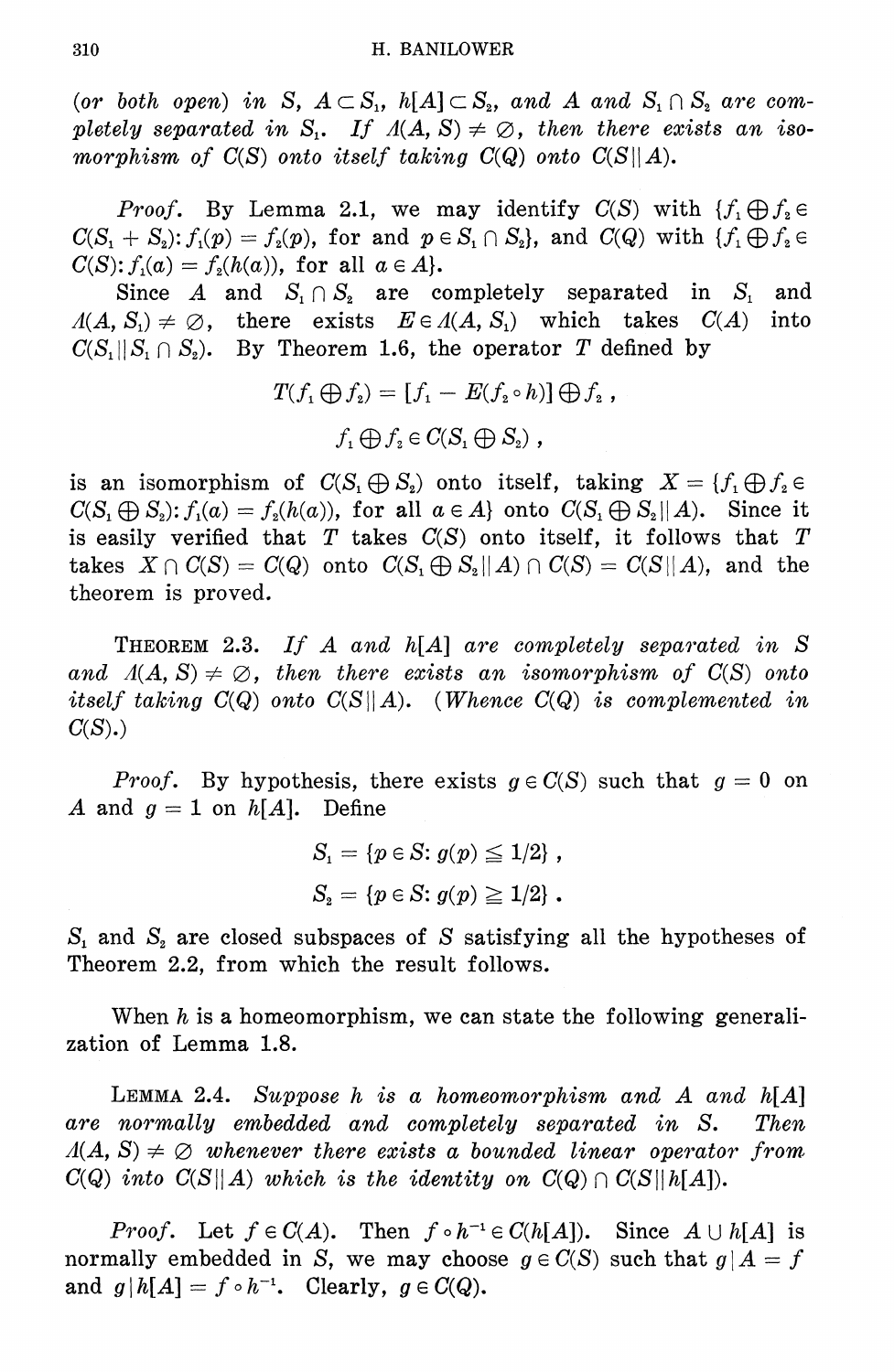If T is the hypothesized linear operator and  $E$  is defined by the formula

$$
Ef = g - Tg , \qquad f \in C(A) ,
$$

it can be shown as in Lemma 1.8 that  $E \in A(A, S)$ 

**THEOREM 2.5.** Suppose h is a homeomorphism and  $h[A]$  and A are normally embedded and completely separated in S. Then  $A(A, S) \neq \emptyset$  if and only if there exists an isomorphism of  $C(S)$  onto itself, taking  $C(Q)$  onto  $C(S||A)$ , which is the identity on  $C(S||h[A])$ .

*Proof.* If  $A(A, S) \neq \emptyset$ , it is easily verified that the isomorphism of Theorem 2.3 is the identity on  $C(S||h[A])$ . The converse follows directly from Lemma 2.4.

Note that the above hypothesis is satisfied whenever  $S$  is compact and A is closed in  $S$  (and h is a homeomorphism).

#### REFERENCES

1. D. Amir, On projections and simultaneous extensions, Israel J. Math., 2 (1964),  $245 - 248$ .

2. H. Banilower, Projecting  $C(S)$  onto  $C_0(S)$ , Proc. Amer. Math. Soc., 33 (1972), 349-354.

- Simultaneous extensions from discrete subspaces, Proc. Amer. Math. Soc., 3. 36 (1972), 451-455.

4. D. W. Dean, Subspaces of  $C(H)$  which are direct factors of  $C(H)$ , Proc. Amer. Math. Soc., 16 (1965), 237-242.

5. J. Dugundji, Topology, Allyn and Bacon, Boston, 1966.

6. N. Dunford and J. T. Schwartz, Linear Operators I: General Theory, Pure and Appl. Math., vol. 7, Interscience, New York, 1958.

7. R. S. Phillips, On linear transformations, Trans. Amer. Math. Soc., 48 (1940), 516-541.

Received December 15, 1976.

BARUCH COLLEGE, CUNY NEW YORK, NY 10010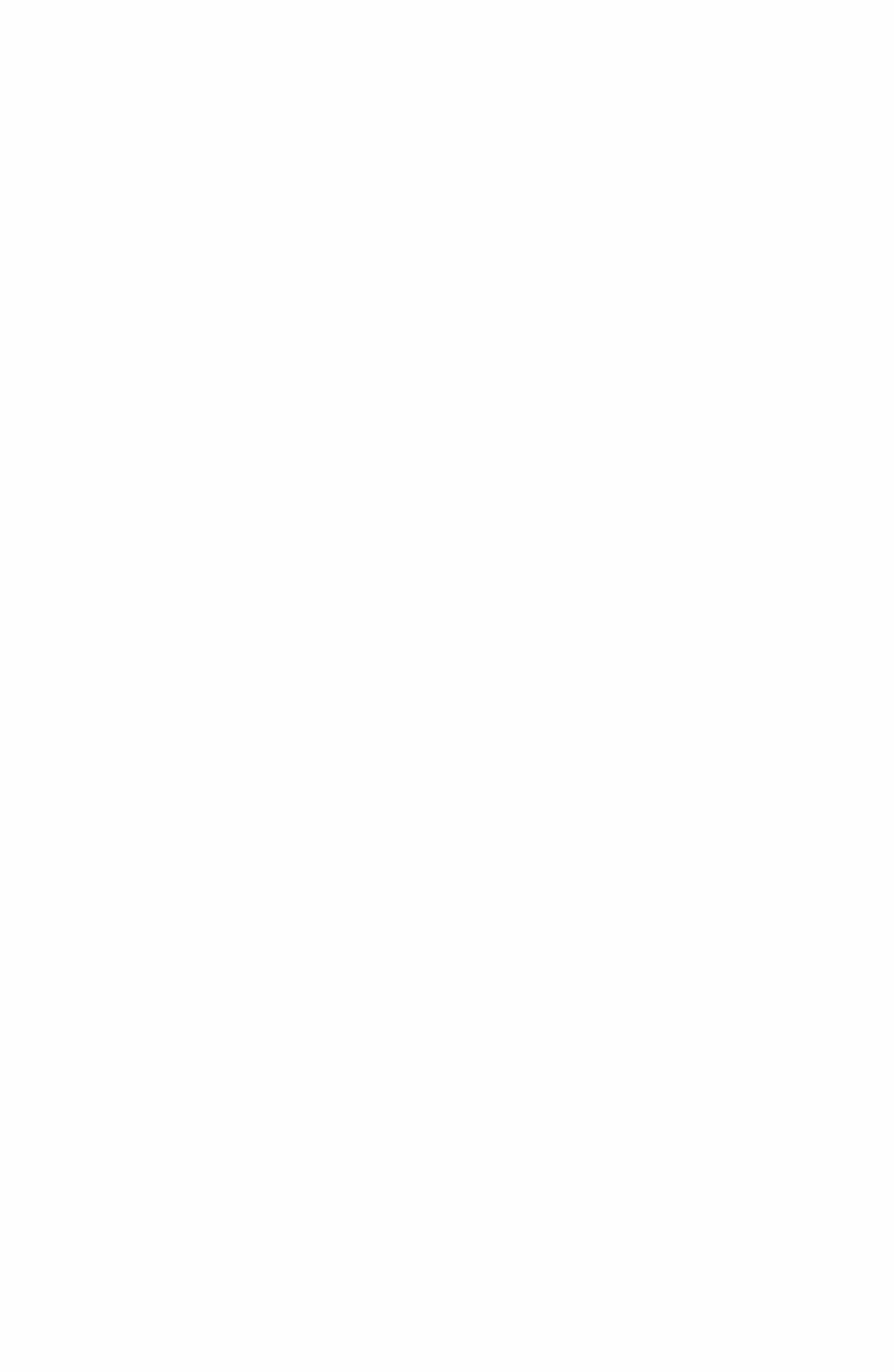### PACIFIC JOURNAL OF MATHEMATICS

#### EDITORS

RICHARD ARENS (Managing Editor)

University of California Los Angeles, CA 90024

CHARLES W. CURTIS University of Oregon Eugene, OR 97403

C. C. MOORE University of California Berkeley, CA 94720

J. DUGUNDJI

Department of Mathematics University of Southern California Los Angeles, CA 90007

R. FINN and J. MILGRAM Stanford University Stanford, CA 94305

ASSOCIATE EDITORS

**E. F. BECKENBAOH**

B. H. NEUMANN F. WOLF K. YOSHIDA

#### SUPPORTING INSTITUTIONS

UNIVERSITY OF BRITISH COLUMBIA CALIFORNIA INSTITUTE OF TECHNOLOGY UNIVERSITY OF CALIFORNIA MONTANA STATE UNIVERSITY UNIVERSITY OF NEVADA, RENO NEW MEXICO STATE UNIVERSITY OREGON STATE UNIVERSITY UNIVERSITY OF OREGON

UNIVERSITY OF SOUTHERN CALIFORNIA STANFORD UNIVERSITY UNIVERSITY OF HAWAII UNIVERSITY OF TOKYO UNIVERSITY OF UTAH WASHINGTON STATE UNIVERSITY UNIVERSITY OF WASHINGTON

The Supporting Institutions listed above contribute to the cost of publication of this Journal, but they are not owners or publishers and have no responsibility for its content or policies.

Mathematical papers intended for publication in the *Pacific Journal of Mathematics* should be in typed form or offset-reproduced, (not dittoed), double spaced with large margins. Please do not use built up fractions in the text of the manuscript. However, you may use them in the displayed equations. Underline Greek letters in red, German in green, and script in blue. The first paragraph or two must be capable of being used separately as a synopsis of the entire paper. Items of the bibliography should not be cited there unless absolutely necessary, in which case they must be identified by author and journal, rather than by item number. Manuscripts, in triplicate, may be sent to any one of the editors. Please classify according to the scheme of Math. Reviews, Index to Vol. 39. All other communications should be addressed to the managing editor, or Elaine Barth, University of California, Los Angeles, California, 90024.

50 reprints to each author are provided free for each article, only if page charges have been substantially paid. Additional copies may be obtained at cost in multiples of 50.

The *Pacific Journal of Mathematics* is issued monthly as of January 1966. Regular subscription rate: \$72.00 a year (6 Vols., 12 issues). Special rate: \$36.00 a year to individual members of supporting institutions.

Subscriptions, orders for numbers issued in the last three calendar years, and changes of address should be sent to Pacific Journal of Mathematics, P.O. Box 969, Carmel Valley, CA 93924, U.S.A. Older back numbers obtainable from Kraus Periodicals Co., Route 100, Millwood, NY 10546.

PUBLISHED BY PACIFIC JOURNAL OF MATHEMATICS, A NON-PROFIT CORPORATION

Printed at Kokusai Bunken Insatsusha (International Academic Printing Co., Ltd.). 8-8, 3-chome, Takadanobaba, Shinjuku-ku, Tokyo 160, Japan.

> Copyright © 1978 by Pacific Journal of Mathematics Manufactured and first issued in Japan